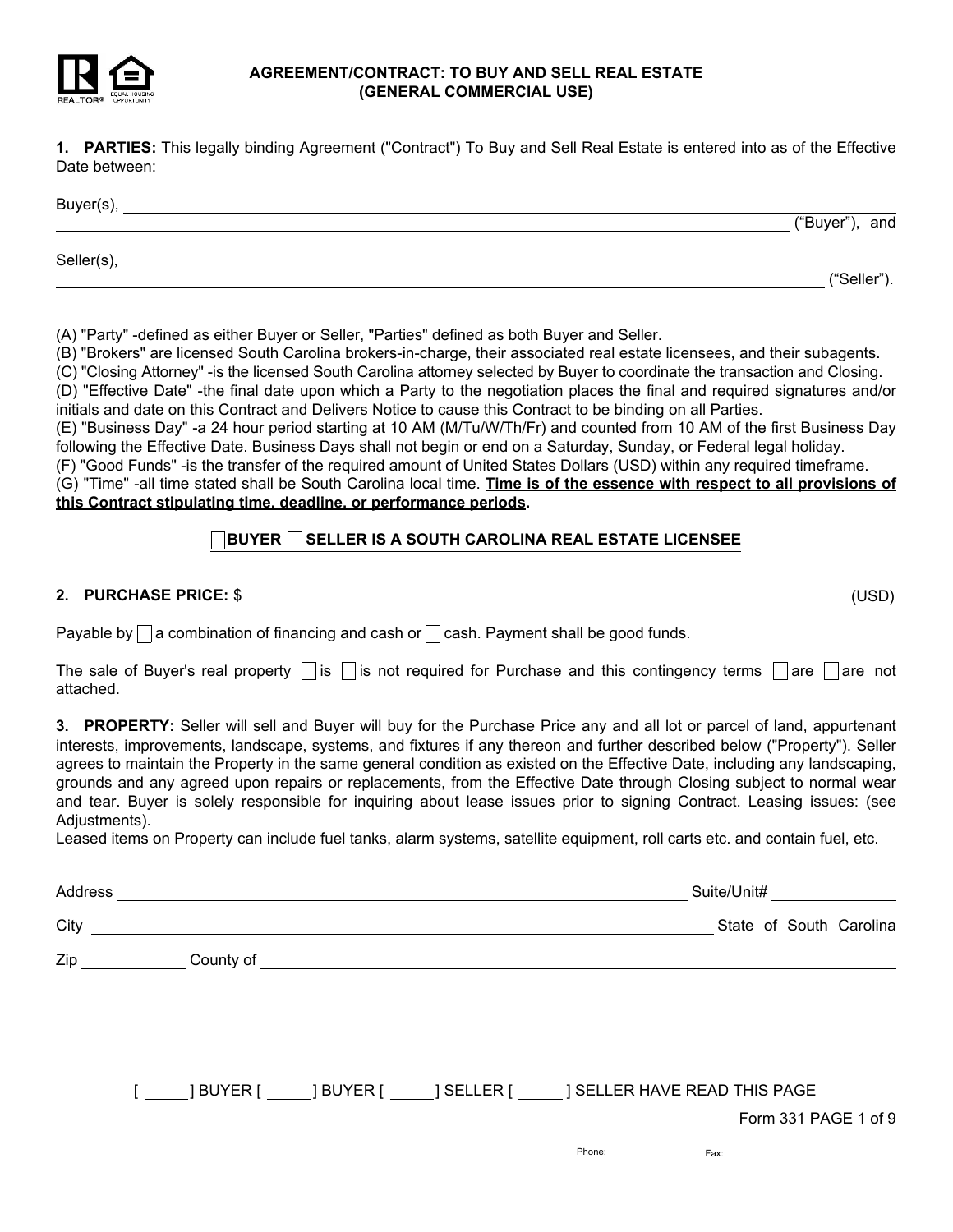| Lot   | <b>Block</b> | Section/Phase | Subdivision |            |  |
|-------|--------------|---------------|-------------|------------|--|
| Other |              |               |             | <b>TMS</b> |  |
|       |              |               |             |            |  |

Parties agree that no personal property will transfer as part of this sale, except described below and/or  $\Box$  in attachment(s):

4. CONVEYANCE/CLOSING/POSSESSION: "Closing" occurs when Seller conveys Property to Buyer and shall occur the  $\Box$  earlier  $\Box$  later of 5 PM on or before  $\Box$  or  $\Box$  or  $\Box$  days from the expiration of the Due Diligence period set forth in Sec. 12 ("Closing Date") with One (1) automatic extension of three (3) Business days for an unforeseen delay through no fault of either party. Conveyance shall be fee simple made subject to all easements, reservations, rights of way, restrictive covenants of record (provided they do not make the title unmarketable or adversely affect the use/value of the Property in a material way) and to all government statutes, ordinances, rules, permits, and regulations. Seller agrees to convey marketable title with a properly recorded general warranty deed free of encumbrances and liens except as herein stated; and in ownership type and name(s):

or as stipulated by Buyer. The deed shall be delivered to the Closing Attorney's designated place on or before the Closing Date no later than 10 AM. Parties agree the Brokers shall have access to the closing and relevant documents; and the Brokers shall be given copies of the settlement statement prior to Closing for review. Seller shall convey possession of the property to Buyer at Closing.

## 5. EARNEST MONEY:\$ (USD) Earnest Money is paid as follows:

| $\mathbf{v}$ . Eanine by Indianapolisa and the state of $\mathbf{v}$                                  |                     | (OOD) Lambot money to paid as follows. |
|-------------------------------------------------------------------------------------------------------|---------------------|----------------------------------------|
| accompanies this offer and \$                                                                         | will be paid within | Business Days after                    |
| Effective Date and Earnest Money is in the form of $\Box$ check $\Box$ cash $\Box$ other (wire, etc.) |                     |                                        |

to be a Credit to Buyer at Closing or disbursed only as Parties agree in writing or by court order or by Contract or as required for Closing by Closing Attorney. Buyer and seller authorize

as Escrow Agent to deposit and hold and disburse earnest money according to the terms of this Contract, the law, and any regulations. Broker does not guarantee payment of a check or checks accepted as earnest money. Parties direct escrow agent to communicate reasonable information confirming receipt and status of earnest money upon a Broker request.

THE PARTIES UNDERSTAND AND AGREE THAT: UNDER ALL CIRCUMSTANCES INCLUDING DEFAULT, ESCROW AGENT HOLDING THE EARNEST MONEY DEPOSIT WILL NOT DISBURSE IT TO EITHER PARTY UNTIL BOTH PARTIES HAVE EXECUTED AN AGREEMENT AUTHORIZING THE DISBURSEMENT OR UNTIL A COURT OF COMPETENT JURISDICTION HAS DIRECTED A DISBURSEMENT OR AS OTHERWISE AGREED UPON IN THIS CONTRACT OR FIVE YEARS AFTER CLOSING DATE, ESCROW AGENT MAY DISBURSE EARNEST MONEY TO SC TREASURER. EARNEST MONEY WILL NOT BE DISBURSED UNTIL DETERMINED TO BE GOOD FUNDS. IF LEGAL ACTIONS OCCUR, NONPREVAILING PARTY AGREES TO INDEMNIFY AND PAY ESCROW AGENT'S FEES, COURT COSTS AND ATTORNEY FEES. IF INTERPLEADER OR MEDIATION IS TO BE UTILIZED, PARTIES AGREE THAT \$ OF EARNEST MONEY SHALL BE RELEASED AND/OR PAID TO THE ESCROW AGENT PRIOR TO FILING INTERPLEADER OR MEDIATION AS COMPENSATION. ESCROW AGENT ACKNOWLEDGES DUTIES.

6. TRANSACTION COSTS: Buyer's transaction costs include all costs and closing costs resulting from selected financing, pre-paid recurring items, insurance (mortgage insurance, title insurance lender/owner, hazard) discount points, all costs to obtain information from or pertaining to any owners association (aka certificate of assessment), interest, nonrecurring closing costs, title exam, FHA/VA allowable costs, fees and expenses of Buyer's attorney, contractually required real estate broker compensation, and the cost of any inspector, appraiser, or surveyor. Seller's transaction costs include deed preparation, deed recording costs, deed stamps/tax/recording costs calculated based on the value of the Property, all costs necessary to deliver marketable title and payoffs, satisfactions of mortgages/liens and recording, property taxes prorated at Closing, contractually required real estate broker compensation, and fees and expenses of Seller's attorney.

[ ] BUYER [ ] BUYER [ ] SELLER [ ] SELLER HAVE READ THIS PAGE

Form 331 PAGE 2 of 9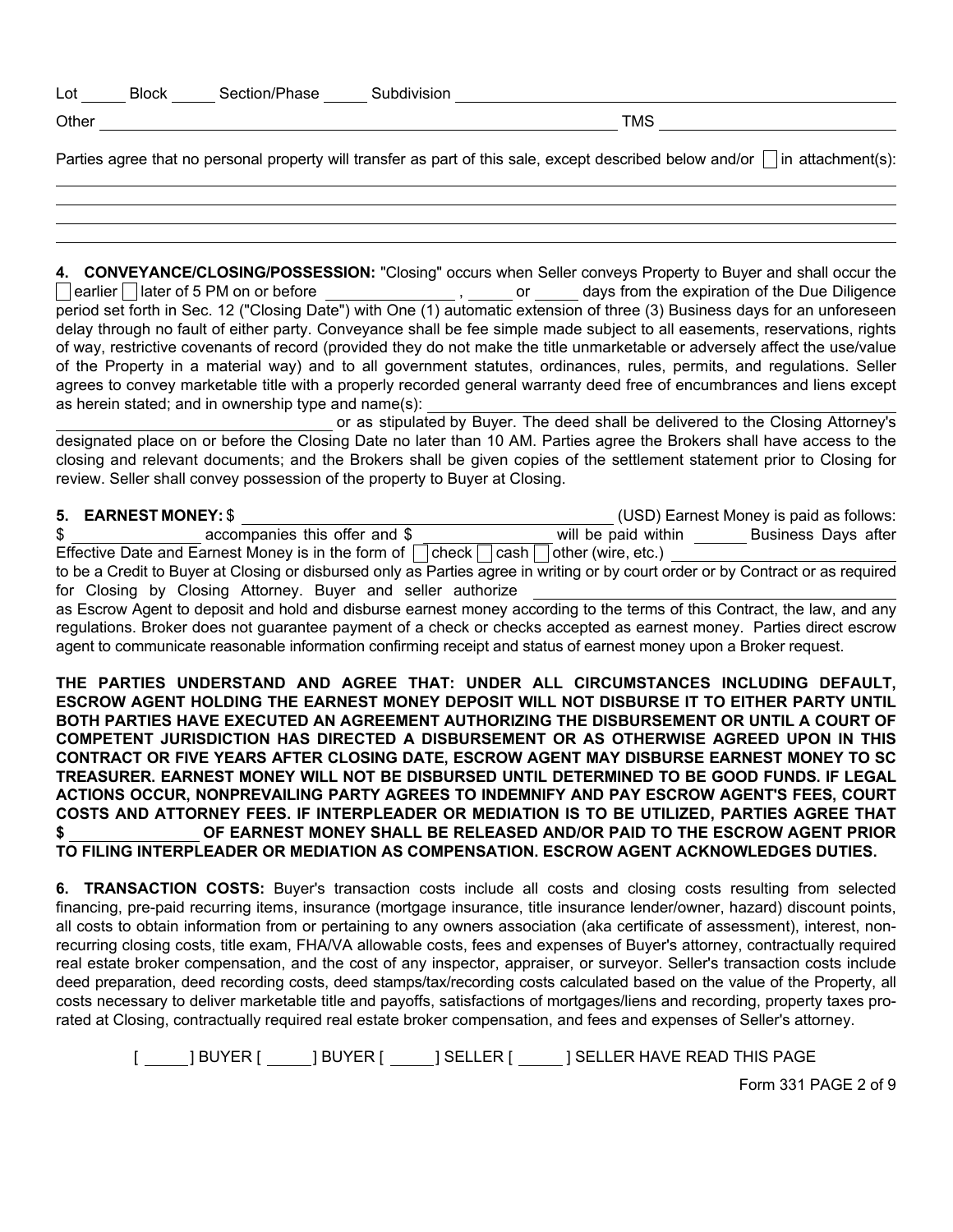Buyer will pay Buyer's transaction costs and Seller pay Seller's transaction costs unless otherwise agreed:

Private/public transfer fees and any costs similar to transfer fees (ex. capital contributions, conservancy fees, estoppel fees, or otherwise named but similar fees paid to the owners association, etc.) are the  $\Box$  Seller's or  $\Box$  Buyer's transaction costs.

7. FINANCE: Buyer's obligation under this Contract  $\Box$  is  $\Box$  is not contingent upon obtaining financing during the Due Diligence Period.

8. INSPECTION/REINSPECTION RIGHTS: Buyer and qualified/certified inspectors ("Inspectors") can reasonably perform any reasonable ultimately non-destructive examination and make reasonable record of the Property with reasonable Notice to Seller through Closing including investigations of off-site conditions and any issues related to the Property at Buyer Expense ("Inspections"). Buyer and persons they choose may make reasonable visual observations of Property.

Seller will make the Property accessible for Inspection and not unreasonably withhold access, unless otherwise agreed in writing by the Parties. Seller will keep all utilities operational through Closing unless otherwise agreed:

 $\Box$  Seller grants Buyer permission to connect utilities, pay for utilities, and hire professionals (electricians, plumbers, etc.) to safely connect and operate the utilities during the Inspections

# Other see attached.

Buyer will hold harmless, indemnify, pay damages and attorneys fees to Seller and Brokers for all claims, injuries, and damages arising out of the exercise of these rights. Seller will hold harmless, indemnify, pay damages and attorneys fees to Brokers for all claims, injuries, and damages arising out of the exercise of these rights. Brokers recommend that Parties obtain all inspections as soon as possible. Brokers recommend that Parties and Inspectors use insurance to manage risk.

## 9. APPRAISED VALUE:

This Contract  $\Box$  is  $\Box$  is not contingent upon the Property being valued at an Appraised Value equal to or greater than the Purchase Price.

10. SURVEY, TITLE EXAMINATION, INSURANCE: Brokers recommend Buyer have Property surveyed, title examined, and appropriate insurance (including owner's title) effective at Closing. Seller to cancel existing insurance and Buyer to obtain new insurance policies by Closing unless otherwise agreed upon in writing by Parties. Flood Insurance, if required by Lender or at Buyer's option, shall be assigned to Buyer with permission of carrier and premium prorated to Closing. Buyers are solely responsible to investigate pricing and requirements of insurance for the property prior to signing Contract.

11. SURVIVAL: If any provision herein contained which by its nature or effect is required to be observed, kept, or performed after Closing, it will survive the Closing and remain binding upon for the parties hereto until fully observed, kept or performed.

## 12. DUE DILIGENCE:

The DUE DILIGENCE PERIOD ends no later than  $\Box$  earlier  $\Box$  later of Business Days after the original Effective Date or on unless the Parties agree in writing to extend the DUE DILIGENCE PERIOD.

[ \_\_\_\_\_\_] BUYER [ \_\_\_\_\_\_] BUYER [ \_\_\_\_\_\_] SELLER [ \_\_\_\_\_\_ ] SELLER HAVE READ THIS PAGE

Form 331 PAGE 3 of 9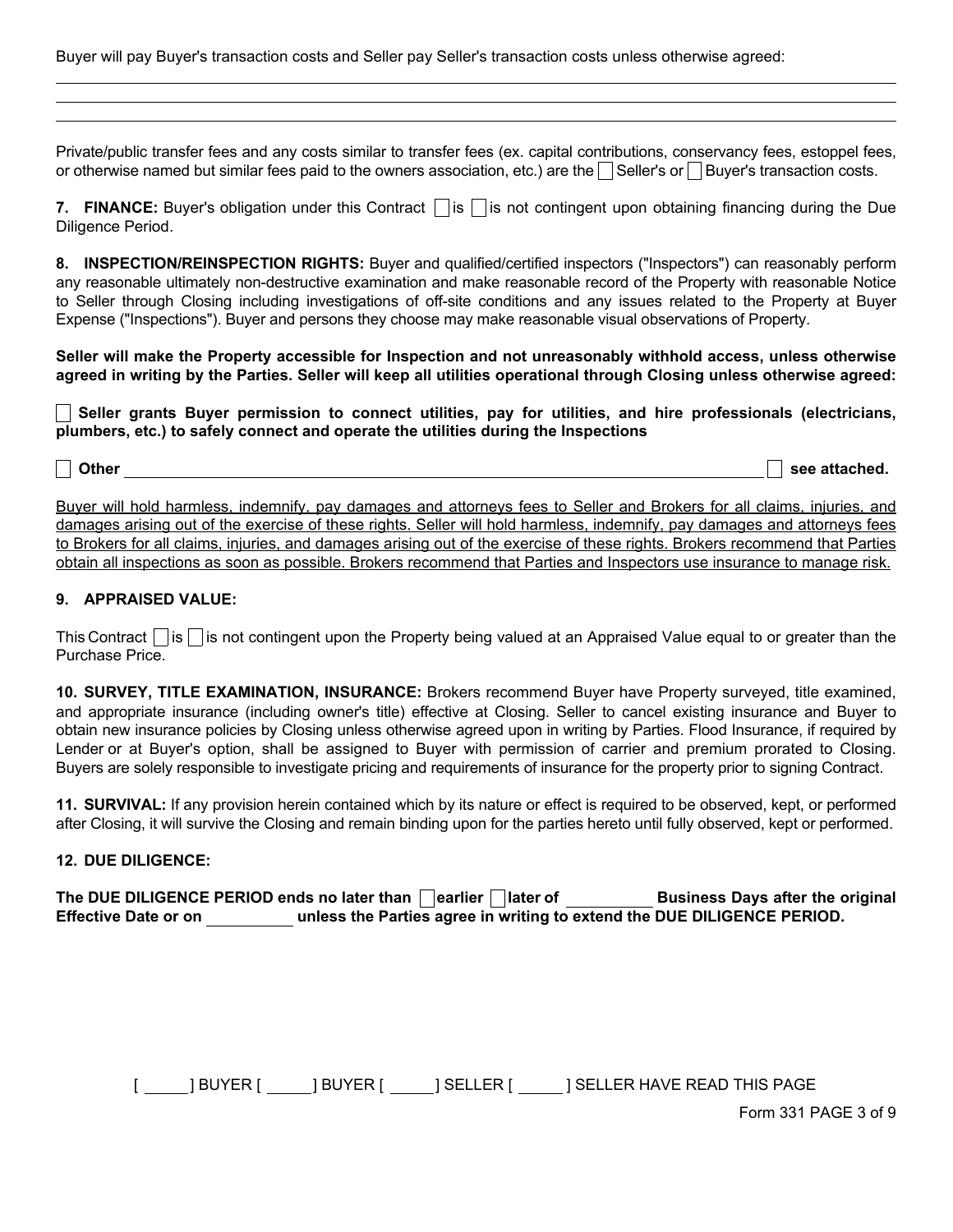During the Due Diligence Period, Seller agrees Buyer may choose any of the following:

- Conduct/obtain inspections
- Obtain necessary permits
- Obtain necessary rezoning of the Property
- Determine availability of utilities to the Property
- Obtain financing
- Conduct a survey of the Property
- Conduct an environmental study of the Property
- Conduct a soil analysis of the Property
- $\Box$  Terminate Contract by delivering written notice to the Seller

#### TERMINATION: During the Due Diligence Period, Buyer may unilaterally terminate this Contract by Delivering to the Seller Notice of Termination

If Seller receives the Delivered Notice of Termination during the Due Diligence Period, any remaining Earnest Money shall be returned to the Buyer. Should Buyer not Deliver Notice of Termination to Seller prior to the end of the Due Diligence Period, Buyer agrees to purchase and Seller agrees to sell the Property in accordance with Contract.

SHOULD BUYER FAIL TO TERMINATE THE CONTRACT: The Buyer agrees to buy and Seller agrees to sell the Property AS IS. Parties agree "As Is" means Buyer buys the Property for the Purchase Price while Seller maintains the Property from the Effective Date through Closing subject to normal wear without repair or replacement and sells the Property for the Purchase Price unless otherwise agreed upon in writing by the Parties in this Contract.

13. FIRE OR CASUALTY OR INJURY: In case the Property is damaged wholly or partially by fire or other casualty prior to Closing, Either Party will have the right for 10 Business Days after Notice of damage to Deliver Notice of Termination to the other party. If both Parties agree to proceed according to the Contract, Seller is to be responsible to (1) repair all damage, (2) remit to Buyer an amount for repairs, or (3) assign to Buyer the right to all proceeds of insurance and remit any deductible amount applicable to such casualty. If Buyer or Inspections caused the damage, Buyer is responsible for indemnifying and paying Seller for damages. Brokers and Parties should ensure that they are protected by appropriate risk management strategies such as insurance.

14. PERMITS AND LICENSES: This Contract  $\Box$  is  $\Box$  is not contingent upon Buyer's ability to acquire all required licenses and permits from the appropriate authorities for Buyer's intended use.

**15. REZONING:** This Contract  $\|\mathbf{s}\|$  is not contingent upon the Property being rezoned.

16. WELL, SEPTIC, WATER LINE, SEWER AVAILABILITY: This Contract  $\Box$  is  $\Box$  is not contingent upon Buyer's ability to obtain from the South Carolina Department of Health and Environmental Control or other appropriate authorities all required permits for water and sewer service to the Property suitable for the Buyer's intended use.

17. CONDITION OF PROPERTY: Seller shall not remove any timber, vegetation, dirt, minerals, or otherwise affect the condition of the property from the Effective Date through Closing. All timber, vegetation, dirt, minerals, or similar shall remain as part of the Property and be conveyed to the Buyer at Closing. The Seller shall not bring any trash, refuse, debris, dirt, fill, medical wastes, hazardous wastes, or other materials onto the Property. Seller shall Deliver Notice of any legal action or condemnation action to the Buyer as soon as possible. If Seller Delivers such Notice, Buyer may unilaterally terminate this Contract by Delivering to the Seller a Notice of Termination. If Seller receives this Delivered Notice of Termination at any time, remaining Earnest Money shall be returned to the Buyer. Should Buyer not Deliver this Notice of Termination, Buyer agrees to purchase and Seller agrees to sell the Property in accordance with Contract.

[ \_\_\_\_\_ ] BUYER [ \_\_\_\_\_ ] BUYER [ \_\_\_\_\_ ] SELLER [ \_\_\_\_\_ ] SELLER HAVE READ THIS PAGE

Form 331 PAGE 4 of 9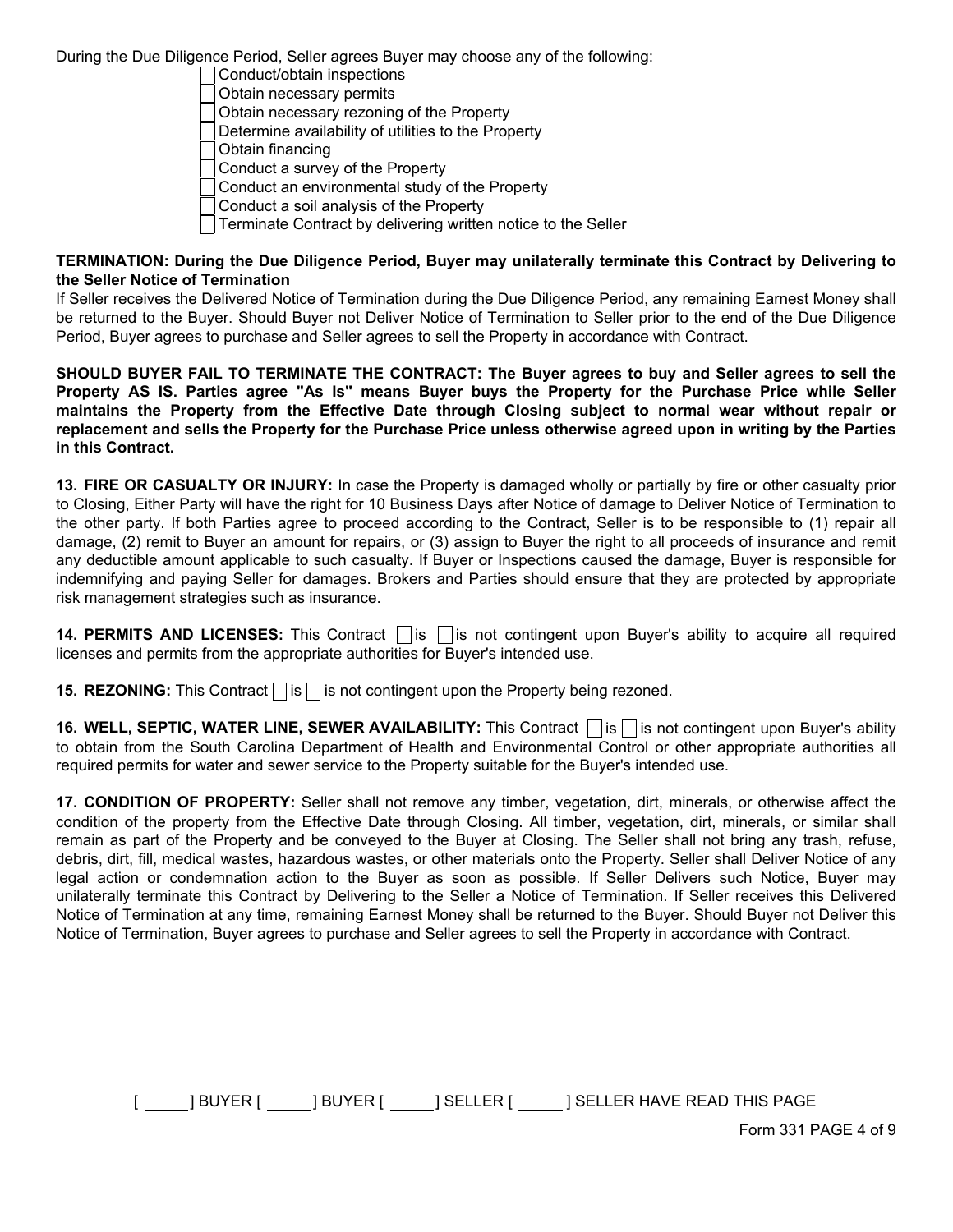#### 18. SC RESIDENTIAL PROPERTY CONDITION DISCLOSURE STATEMENT ("CDS") [check one]:

Buyer and Seller agree that Seller has Delivered prior to this Contract, a CDS to Buyer, as required by SC Code of Laws Section 27-50-10 et seq. If after delivery, Seller discovers a CDS material inaccuracy or the CDS becomes materially inaccurate due to an occurrence or circumstance; the Seller shall promptly correct this inaccuracy by delivering a corrected CDS to the Buyer or making reasonable repairs prior to Closing. Buyer understands the CDS does not replace Inspections. Buyer understands and agrees the CDS contains only statements made by the Seller. Parties agree the Brokers are not responsible nor liable for any information in the CDS and the Brokers have met requirements of SC Code 27-50-70.

Buyer and Seller agree that Seller will **NOT** complete nor provide a CDS to Buyer in accordance with SC Code of Law, as amended, Section 27-50-30, Paragraph (13).

19. LEAD BASED PAINT/LEAD HAZARDS: If Property was built or contains items created prior to 1978, it may contain lead based hazards and Parties agree to sign "Disclosure of Information of Lead Based Paint and/or Lead Hazards" forms and give copies to Brokers.

20. MEGAN'S LAW: Parties agree that Brokers are not responsible for obtaining or disclosing information in the SC Sex Offender Registry and no course of action may be brought against any Brokers for failure to obtain or disclose sex offender or criminal information. Buyer and Seller agree that they have sole responsibility to obtain their own sex offender, death, clandestine laboratory, and crime information from appropriate law enforcement officials or information sources.

21. TRUST ACCOUNT INTEREST/CHARITABLE CONTRIBUTION: According to the rules and regulations of the South Carolina Real Estate Commission and the Code of Laws of South Carolina, as amended, any interest earned on Buyer's earnest money deposit would belong to Buyer until the closing of the transaction referenced in this Contract. It is understood that Broker  $\Box$  may  $\Box$  may not place deposited earnest monies into an interest bearing trust account.

22. SC INCOME TAX ON NON-RESIDENT GAIN AND COMPLIANCE AND USA FEDERAL INCOME TAX: Seller and Buyer will comply with the provisions of the SC Code 12-8-580 (as amended) regarding state income tax withholding requirements if the Seller is not a resident or has not filed SC state income tax returns. Seller and Buyer will comply with United States of America federal income tax laws. Seller and Buyer should discuss tax laws and minimization actions with their qualified tax advisor. Parties will comply with all local, state, federal laws, and any rules.

23. ROLLBACK TAXES (IF ANY): The Parties agree that the  $\Box$  Seller or  $\Box$  Buyer shall pay any rollback taxes when rollback taxes are determined and billed.

24. ENTIRE AND BINDING AGREEMENT (MERGER CLAUSE): Parties agree that this Contract expresses the entire agreement between the parties, that there is no other agreement, oral/otherwise, modifying the terms and this Contract is binding on Parties and principals, heirs, personal representatives, successors, and assigns. Illegal provisions are severable.

25. ADJUSTMENTS: Buyer and Seller agree to settle or prorate, annually or as appropriate; as of Closing Date: (A) utilities and waste fees issued after Closing which include service for time Property was owned/occupied by Seller (B) real estate taxes and owner association fees/assessments for the calendar year of Closing (C) any rents, deposits, fees associated with leasing (D) insurance, EMS service, fuel/consumables, and assessments. Closing Attorney shall make tax proration based on the available tax information deemed reliable by the Closing Attorney. Should the tax or tax estimate or proration later become inaccurate or change, Buyer and Seller shall make any financial adjustments between themselves once accurate tax information is available. This section survives Closing. Buyer is solely responsible for minimizing the Buyer's taxes and obtaining tax minimization procedural information including related legal counsel and financial counsel.

[ \_\_\_\_\_ ] BUYER [ \_\_\_\_\_ ] BUYER [ \_\_\_\_\_ ] SELLER [ \_\_\_\_\_ ] SELLER HAVE READ THIS PAGE

Form 331 PAGE 5 of 9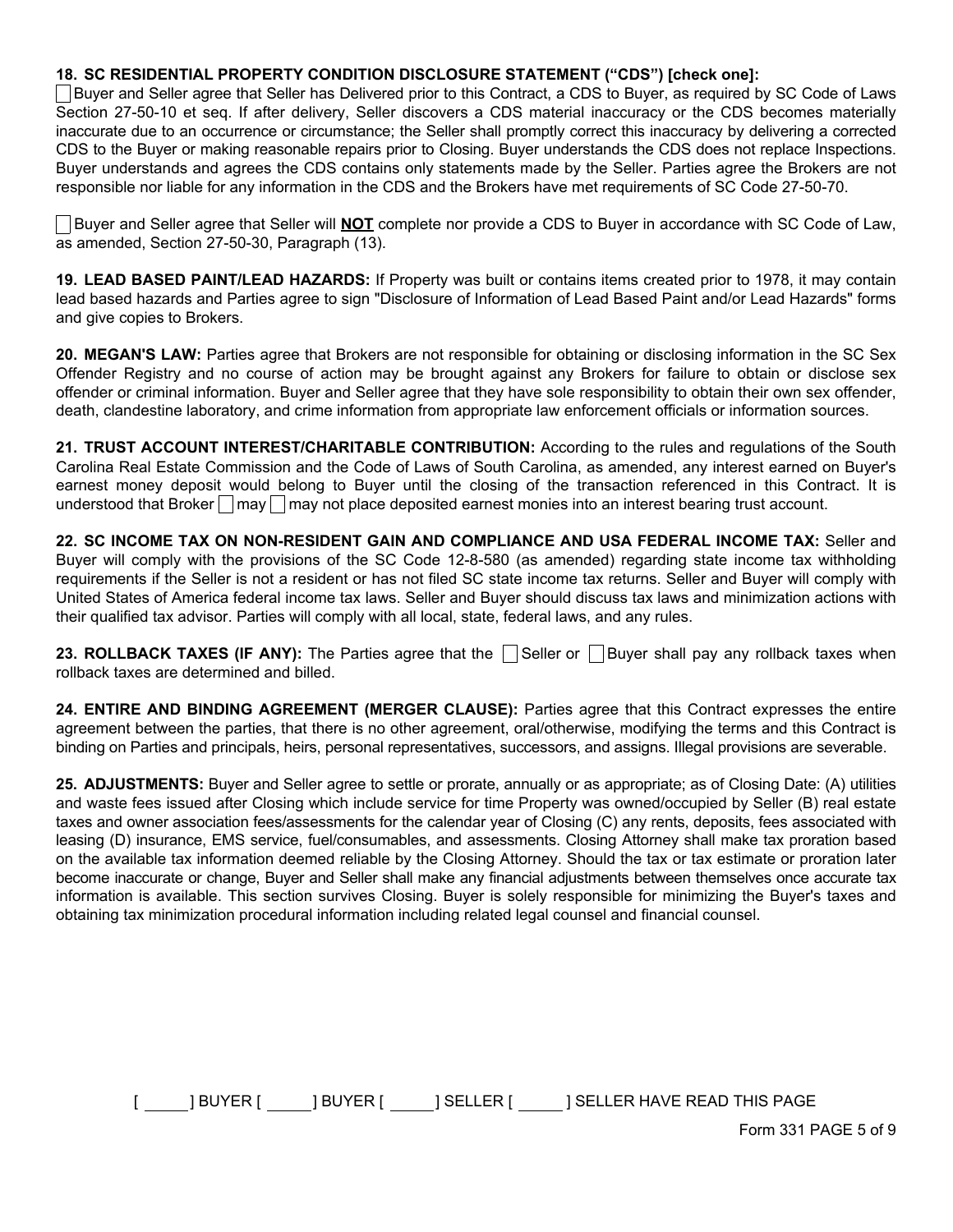#### 26. DEFAULT:

- (A) If Seller defaults in the performance of any of the Seller's obligations under this Contract ("Default"), Buyer may:
	- (i) Deliver Notice of Default to Seller and terminate Contract and
	- (ii) Pursue any remedies available to Buyer at law or equity and
	- (iii) Recover attorneys' fees and all other direct costs of litigation if Buyer prevails in any action against Seller.
- (B) If Buyer defaults in the performance of any of the Buyer's obligations under this Contract ("Default"), Seller may:
	- (i) Deliver Notice of Default to Buyer and terminate Contract and
	- (ii) Pursue any remedies available to Seller at law or equity and
	- (iii) Recover attorneys' fees and all other direct costs of litigation if Seller prevails in any action against Buyer.

(C) If either/both Parties default, Parties agree to sign an escrow deposit disbursement agreement or release agreement.

(D) Parties may agree in writing to allow a Cure Period for a default. If within the Cure Period, either Party cures the Default and Delivers Notice, Parties shall proceed under the Contract.

27. MEDIATION CLAUSE. Mediation is an alternative dispute resolution system and may help avoid potentially expensive and lengthy litigation. The mediation participants voluntarily decide their settlement with the mediator facilitating their decisions and documentation of the settlement. Mediation is not binding arbitration. The mediator does not decide the outcome. The mediation participants make their own decisions include reaching or not reaching a settlement. Any dispute, claim, breach, or services issues relating to this Contract shall be submitted to mediation in accordance with the Procedures of the Dispute Resolution System of the NATIONAL ASSOCIATION OF REALTORS® (info@ SCREALTORS.org 1-800-233-6381). Disputes include representations made by any Party, Broker, person or entity in connection with the sale, purchase, financing, condition or any other aspect of the Property, including without limitation allegations of concealment, misrepresentation, negligence or fraud. Any agreement signed by the Parties pursuant to mediation is binding. This mediation clause shall survive the Closing Date. The following matters are excluded from mediation herein: (a) judicial or non-judicial foreclosure or other action or proceeding to enforce a deed of trust, mortgage, or land contract; (b) an unlawful detainer action; (c) the filing or enforcement of a mechanic's lien; (d) any matter which is within the jurisdiction of a probate court; (e) the filing of a interpleader action to resolve earnest money disputes. The filing of a judicial action to enable the recording of a notice of pending action, for order of attachment, receivership, injunction, or other provisional remedies, shall not constitute a waiver of the right to mediate under this provision, nor shall it constitute a breach of the duty to mediate.

28. NON-RELIANCE CLAUSE (NOT A MERGER CLAUSE NOR EXTENSION OF A MERGER CLAUSE): Parties execute this Contract freely and voluntarily without reliance upon any statements, representations, inducements, promises, or agreements by Brokers or Parties except as expressly stipulated or set forth in this Contract. If not contained herein, such statements, representations, inducements, promises, or agreements shall be of no force or effect. Parties acknowledge that Brokers are being retained solely as licensed real estate agents and not as any attorney, tax/financial advisor, appraiser, surveyor, engineer, mold or air quality expert, home inspector, or other professional service provider.

29. BROKER DISCLAIMER: Parties acknowledge that Brokers give no warranties or representations of any kind, expressed or implied as to: (1) condition of the Property, including but not limited to termites, radon, mold, asbestos, moisture, environmental issues, water, waste, air quality, HVAC, utilities, plumbing, electrical or structure, etc. (2) condition of the Property, survey or legal matters, square footage (3) off site conditions; (4) schools (5) title including but not limited to easements, encroachments, projections, encumbrances, restrictions, covenants, setbacks, and the like (6) fitness for a particular purpose of the Property or the improvements (7) zoning ordinances and restrictions (8) projected income, value, marketability, taxes, insurance, or other possible benefits to Buyer. Parties consent that their Brokers may communicate with them via any means; and use or disclose information not made confidential by written instruction of Parties.

31. BROKERS COMPENSATION: Parties direct Closing Attorney to use settlement funds to collect and disburse Brokers Compensation to Brokers in accordance with agreements and document compensation on the settlement statement. If a Party disputes Brokers Compensation, that Party agrees to retain a SC law firm to escrow only the disputed amount of Brokerage Compensation until the dispute is resolved by a written agreement signed by that Party and the Affected Broker, arbitration award, or court order. Party requesting the escrow shall pay all costs for escrow. If the dispute is not resolved

[ \_\_\_\_\_ ] BUYER [ \_\_\_\_\_ ] BUYER [ \_\_\_\_\_ ] SELLER [ \_\_\_\_\_ ] SELLER HAVE READ THIS PAGE

Form 331 PAGE 6 of 9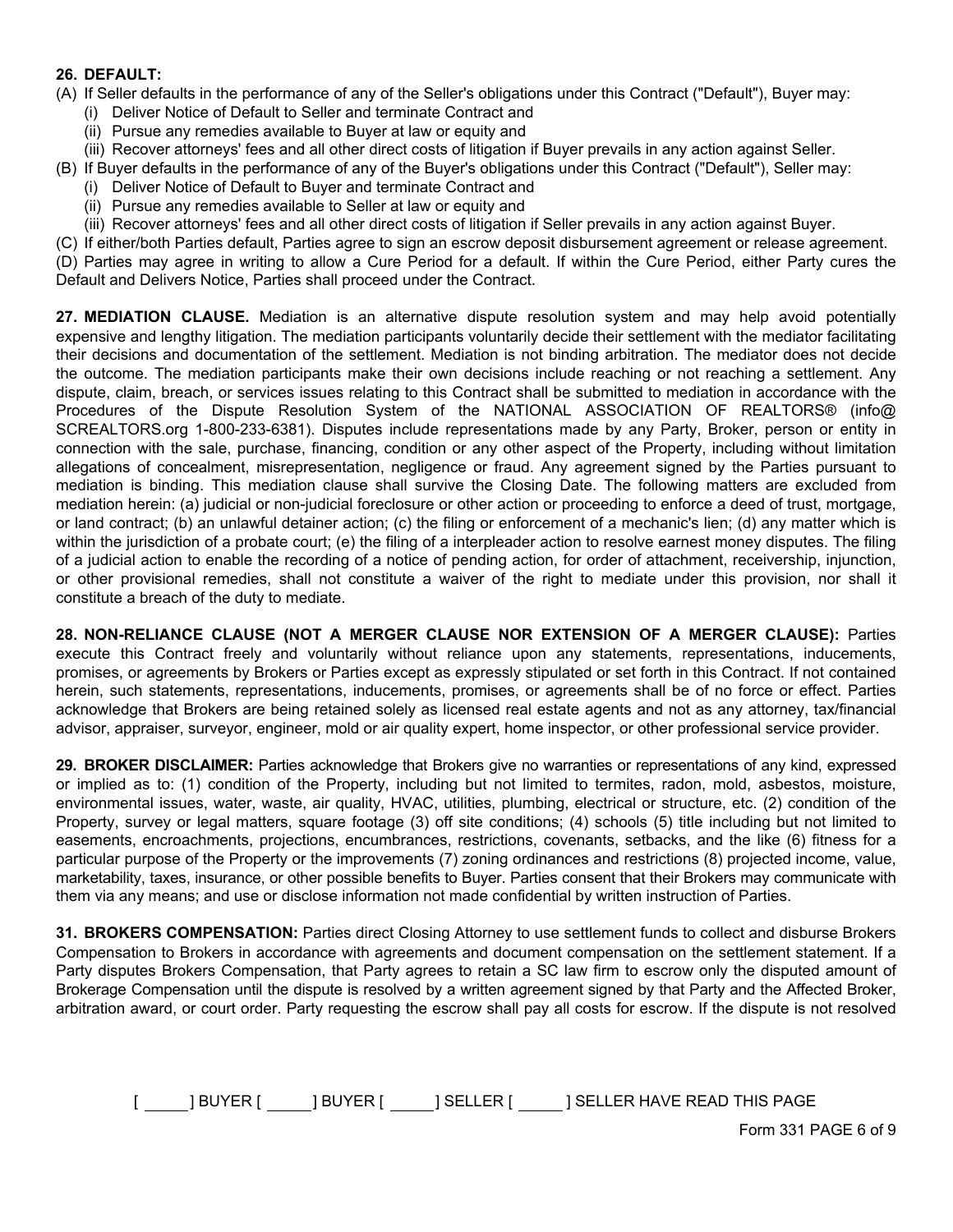within 180 days of Closing, the escrow shall be disbursed to the Broker. Parties agree that Brokers are third party beneficiaries to this Contract and have standing to seek remedies at law and equity. Parties represent that their only enforceable agency agreements are with the Brokers disclosed in this Contract.

32. *BROKER LIABILITY LIMITATION: Parties agree Brokers provided Parties with benefits, services, assistance, and value in bringing about this Contract. In consideration and recognition of the risks, rewards, compensation and benefits arising from this transaction to Brokers, Parties each agree that they shall pay Brokers' attorneys fees and that Brokers, shall not be liable to either Party or both, either jointly, severally or individually, in an amount exceeding that Broker's Compensation by reason of any act or omission, including negligence, misrepresentation, errors and omissions, or breach of undertaking, except for intentional or willful acts. This limitation shall apply regardless of the cause of action or legal theory asserted against either Broker, unless the claim is for an intentional or willful act. This limitation of liability shall apply to all claims, losses, costs, damages or claimed expenses of any nature from any cause(s), except intentional or willful acts, so that the total liability of either Broker shall not exceed the amount set forth herein. Parties will indemnify and hold harmless and pay attorneys fees for Brokers from beach of contract, any negligent or intentional acts or omissions by any Parties, Inspectors, Professionals, Service Providers, Contractors, etc. including any introduced or recommended by Brokers. Parties each agree that there is valid and sufficient consideration for this limitation of liability and that Brokers are the intended third-party beneficiaries of this provision.*

33. ATTACHMENTS, OTHER CONTINGENCIES, TERMS, AND/OR STIPULATIONS: There may be attachments to this Contract. The most recent changes, amendments, attachments, contingencies, stipulations, addendum, additions, exhibits, or writings, agreed to by the Parties; is evidence of the Parties' intent and agreement and shall control any Contract language conflicts. (Land issues may include: restrictions and easements that may affect desired use, drainage issues, hazardous wastes, environmental issues, water rights, availability of water, sewer or septic waste water issues, soil tests, wetlands surveys and studies, subordination, lot releases, and other issues.) If any documents are attached as addenda, amendments, attachments, or exhibits considered part of this Agreement, they are further identified or described here:

34. NOTICE AND DELIVERY: Notice is any unilateral communication (offers, counteroffers, acceptance, termination, unilateral requests for better terms, and associated addenda/amendments) from one Party to the other. Notice to/from a Broker representing a Party is deemed Notice to/from the Party. All Notice, consents, approvals, counterparts, and similar actions required under Contract must be in paper or electronic writing and will be effective as of delivery to the Notice address/email/fax written below and awareness of receipt by Broker ("Delivered") unless Parties agree otherwise in writing.

35. PARTIES ARE SOLELY RESPONSIBLE FOR OBTAINING LEGAL ADVICE PRIOR TO SIGNING THIS CONTRACT AND DURING THE TRANSACTION. REAL ESTATE LICENSEES RECOMMEND OBTAINING LEGAL COUNSEL.

Parties acknowledge receiving, reading, reviewing, and understanding: this Contract, the South Carolina Disclosure of Real Estate Brokerage Relationships, any agency agreements, and copies of these documents. Parties acknowledge having time and opportunity to review all documents and receive legal counsel from their attorneys prior to signing Contract.

**36. EXPIRATION OF OFFER:** When signed by a Party and intended as an offer or counter offer, this document represents an offer to the other Party that may be rescinded any time prior to or expires at  $\Box$  AM  $\Box$  PM on , unless accepted or counter-offered by the other Party in written form Delivered prior to

such deadline.

[ ] BUYER [ ] BUYER [ ] SELLER [ ] SELLER HAVE READ THIS PAGE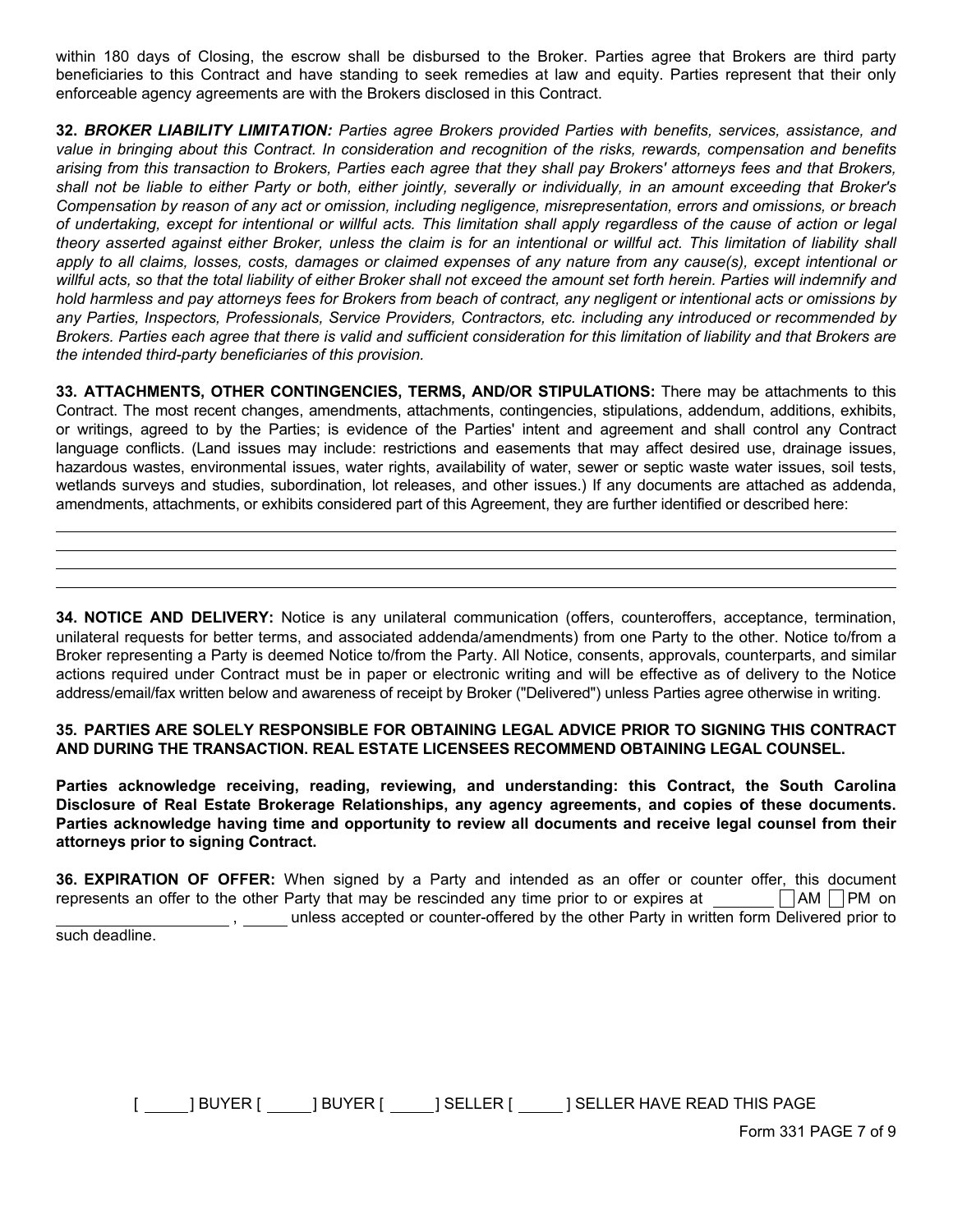IN WITNESS WHEREOF, this Contract has been duly executed by the Parties.

If signee is not a Party, appropriate legal documents (Power of Attorney, Corporate Authorization, etc.) are  $\Box$  attached or  $\Box$  to be Delivered within Business Days.

## Parties shall initial and date all changes in this Contract and initial all pages.

|                                                                                                                 | Date:                                                                                                                                                                                                                          | Time: ______________                                                                                                                                                                                                                |
|-----------------------------------------------------------------------------------------------------------------|--------------------------------------------------------------------------------------------------------------------------------------------------------------------------------------------------------------------------------|-------------------------------------------------------------------------------------------------------------------------------------------------------------------------------------------------------------------------------------|
|                                                                                                                 | Date: ___________                                                                                                                                                                                                              | <b>Time:</b> The contract of the contract of the contract of the contract of the contract of the contract of the contract of the contract of the contract of the contract of the contract of the contract of the contract of the co |
|                                                                                                                 | Date: <b>Example 20</b>                                                                                                                                                                                                        | Time: ____________                                                                                                                                                                                                                  |
|                                                                                                                 | Date: <b>Example 20</b>                                                                                                                                                                                                        | Time: <b>All Accounts</b>                                                                                                                                                                                                           |
|                                                                                                                 |                                                                                                                                                                                                                                |                                                                                                                                                                                                                                     |
|                                                                                                                 |                                                                                                                                                                                                                                |                                                                                                                                                                                                                                     |
|                                                                                                                 |                                                                                                                                                                                                                                |                                                                                                                                                                                                                                     |
|                                                                                                                 | Date: <b>Example 20</b>                                                                                                                                                                                                        | Time: ______________                                                                                                                                                                                                                |
|                                                                                                                 | Date: the contract of the contract of the contract of the contract of the contract of the contract of the contract of the contract of the contract of the contract of the contract of the contract of the contract of the cont | Time: <b>All Accounts</b>                                                                                                                                                                                                           |
|                                                                                                                 | Date: the contract of the contract of the contract of the contract of the contract of the contract of the contract of the contract of the contract of the contract of the contract of the contract of the contract of the cont | <b>Time:</b> The contract of the contract of the contract of the contract of the contract of the contract of the contract of the contract of the contract of the contract of the contract of the contract of the contract of the co |
| the contract of the contract of the contract of the contract of the contract of the contract of the contract of | Date: and the state of the state of the state of the state of the state of the state of the state of the state                                                                                                                 | Time: ______________                                                                                                                                                                                                                |
|                                                                                                                 |                                                                                                                                                                                                                                |                                                                                                                                                                                                                                     |
|                                                                                                                 |                                                                                                                                                                                                                                |                                                                                                                                                                                                                                     |
|                                                                                                                 |                                                                                                                                                                                                                                |                                                                                                                                                                                                                                     |

REALTOR® is the registered collective membership mark which may be used only by those real estate licensees who are members of the NATIONAL ASSOCIATION OF REALTORS® and who subscribe to its strict professional Code of Ethics. The South Carolina Association of REALTORS® (SCR) owns copyright to the content of this form and expressly prohibits the display, distribution, duplication, transmission, alteration, or reproduction of any part of SCR copyright content as well as the use of the name "South Carolina Association of REALTORS®" in connection with any written or electronic format without the prior written consent of SCR. SCR makes no representation as to the legal adequacy of this form or the information added for a specific transaction and recommends that Parties consult a SC attorney prior to signing to ensure the completed form meets your legal need.

|  |  |  |  | © 2020 South Carolina Association of REALTORS®, 3/2017 |  |  |  |
|--|--|--|--|--------------------------------------------------------|--|--|--|
|--|--|--|--|--------------------------------------------------------|--|--|--|

| I BUYER I<br><b>BUYER I</b><br>' SELLER I | 1 SELLER HAVE READ THIS PAGE |
|-------------------------------------------|------------------------------|
|-------------------------------------------|------------------------------|

Form 331 PAGE 8 of 9